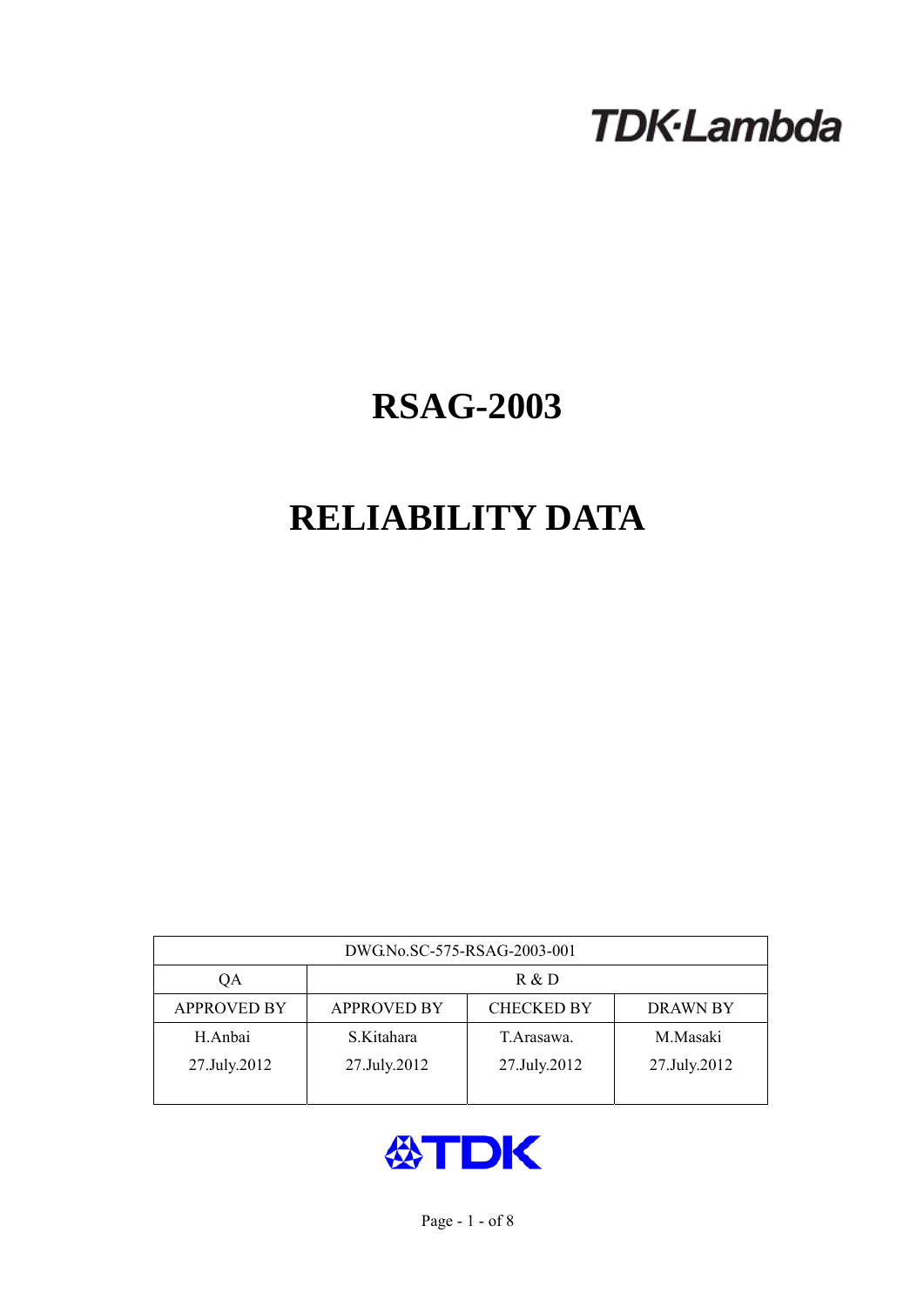### INDEX

|                                     | Page   |
|-------------------------------------|--------|
| 1. Calculated Values of MTBF        | Page-3 |
| 2. Vibration Test                   | Page-4 |
| 3. Heat Cycle Test                  | Page-5 |
| 4. Humidity Test                    | Page-6 |
| 5. High Temperature Resistance Test | Page-7 |
| 6. Low Temperature Storage Test     | Page-8 |
|                                     |        |

The following data are typical values. As all units have nearly the same characteristics, the data to be considered as ability values.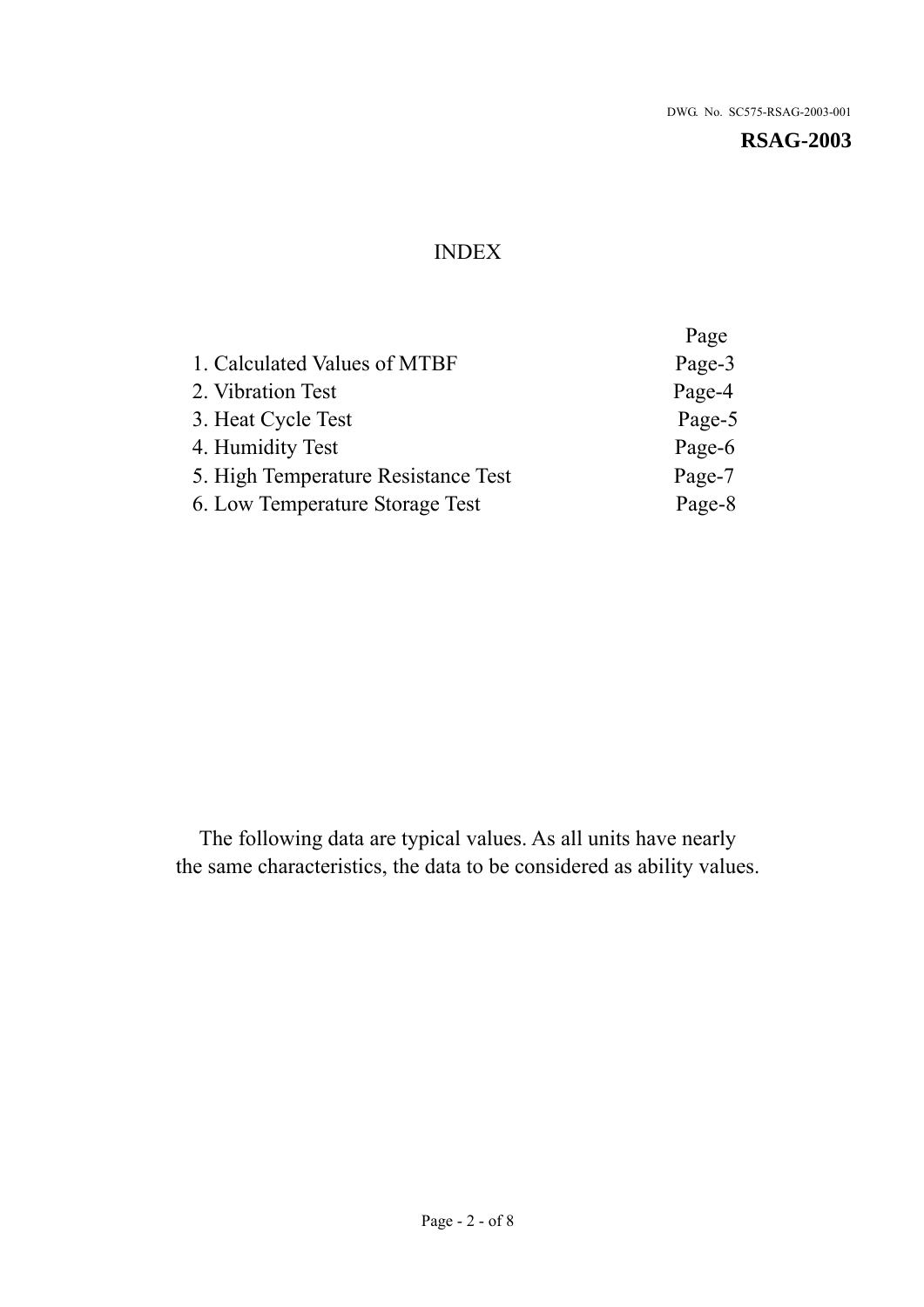1. Calculated Values of MTBF

MODEL: RSAG-2003

(1)Calculating Method

Calculated Based on parts stress Reliability projection of MIL-HDBK-217F NOTICE2.

Individual failure rates  $\lambda$  G is given to each part and MTBF is

Calculated by the count of each part.

$$
MIBF = \frac{1}{\lambda_{\text{expap}}} = \frac{1}{\sum_{i=1}^{n} N_i (\lambda_{\text{G}} \pi_Q)_i} \times 10^6 \text{ (hours)}
$$

| $\lambda$ equip | : Total equipment failure rate (Failure / 106 Hours)            |
|-----------------|-----------------------------------------------------------------|
| $\lambda$ G     | : Generic failure rate for the <i>i</i> th generic part         |
|                 | (Failure/ 106 Hours)                                            |
| Ni              | : Quantity of i th generic part                                 |
| N               | : Number of different generic part categories                   |
| $\pi Q$         | : Generic quality factor for the i th generic part( $\pi Q=1$ ) |

#### (2)MTBF Values

GF: Ground, Fixed

 $MTBF = 13,583,265$  (Hours)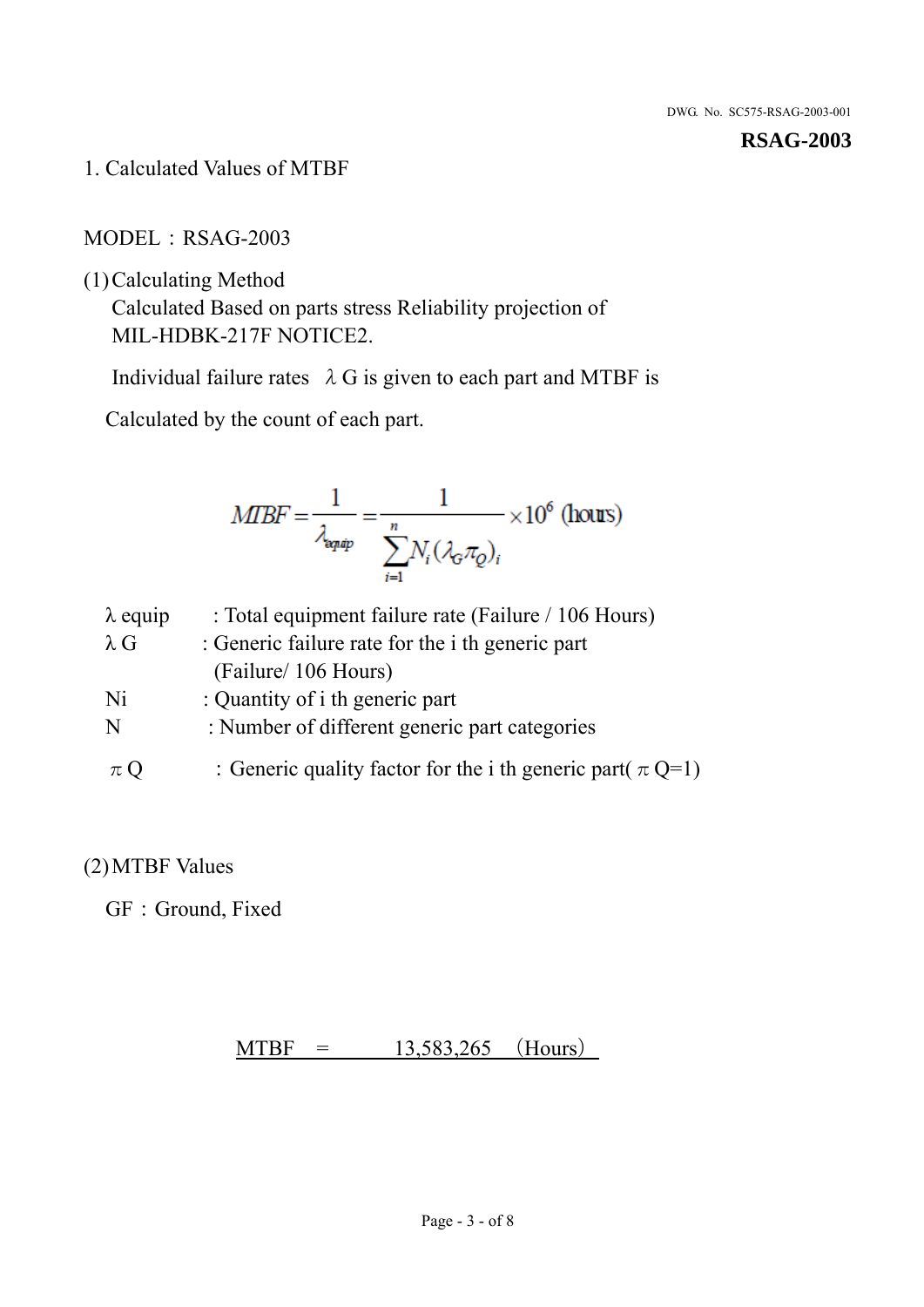#### 2. Vibration Test

#### MODEL: RSAG-2003 (Representation Product : RSEG-2006)

- (1)Vibration Test Class Frequency Variable Endurance Test
- (2)Equipment Used Controller VS-1000-6, Vibrator 905-FN (IMV CORP.)
- (3)The Number of D.U.T (Device Under Test) 6 units
- (4) Test Conditions Frequency : 10~55Hz Amplitude : 1.5mm,Sweep for 1 min. Dimension and times : X,Y and Z Directions for 2 hours each.
- (5)The Method Fix the D.U.T on the fitting-stage
- (6)Test Results PASS

| ┙┸<br>Check item                  | Spec.                                             |                   | <b>Before Test</b> | After Test      |
|-----------------------------------|---------------------------------------------------|-------------------|--------------------|-----------------|
| Attenuation(dB)                   | Differential Mode: 25dB min.<br>$1.5 \text{ MHz}$ |                   | 41.32              | 40.97           |
|                                   |                                                   | 30 MHz            | 52.68              | 52.63           |
|                                   | Common Mode: 25dB min.                            | 1 MHz             | 34.18              | 34.28           |
|                                   |                                                   | 20 MHz            | 35.14              | 35.40           |
| Leakage Current (mA)              | $0.75mA$ max. $(250V, 60Hz)$                      | Line1             | 0.47               | 0.47            |
|                                   |                                                   | Line <sub>2</sub> | 0.47               | 0.47            |
| DC Resistance (m $\Omega$ )       | $100 \text{ m}\Omega$<br>max.                     |                   | 0.51               | 0.51            |
| <b>Test Voltage</b>               | $L-L$ : 1768Vdc 60sec.                            |                   | <b>OK</b>          | OK              |
|                                   | $L-E$ : 1500Vdc 60sec.                            |                   |                    |                 |
| Isolation Resistance(M $\Omega$ ) | $M\Omega$ min.(500Vdc 60sec.)<br>100              |                   | $2.16\times E5$    | $2.25\times E5$ |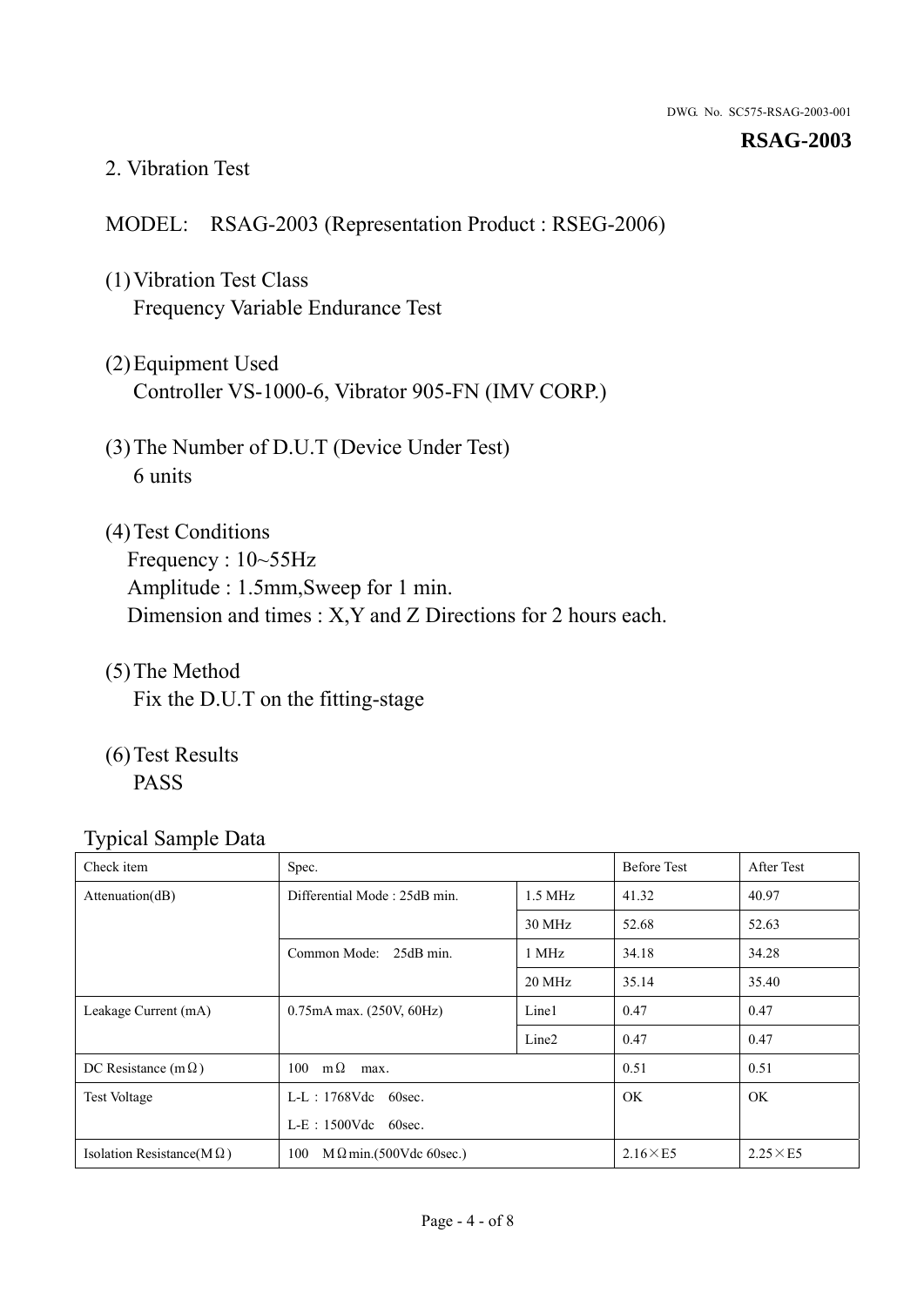#### 3. Heat Cycle Test

#### MODEL: RSAG-2003 (Representation Product : RSEG-2006)

## (1)Equipment Used TEMPERATURE CHAMBER TSA-71H-W (ESPEC CORP.)

- (2)The Number of D.U.T (Device Under Test) 6 units
- 1 cycle (3)Test Conditions 30<sub>min</sub>  $+85^{\circ}$ C 3min. Ambient Temperature : -25~+85℃ Test Cycles: 100 cycles  $-25^{\circ}$ C 30min.

(4)The Method

Before the test check if there is no abnormal characteristics and put the D.U.T in the testing chamber. Then test it in the above cycles, After the test is completed leave it for 1 hour at room temperature and check it if there is no abnormal each characteristics.

#### (5)Test Results PASS

| ┙┸<br>$\mathbf{I}$<br>Check item  | Spec.                                     |                   | <b>Before Test</b> | After Test      |
|-----------------------------------|-------------------------------------------|-------------------|--------------------|-----------------|
| Attention(dB)                     | Differential Mode: 25dB min.<br>$1.5$ MHz |                   | 41.43              | 41.14           |
|                                   |                                           | 30 MHz            | 56.11              | 56.07           |
|                                   | Common Mode: 25dB min.                    | 1MHz              | 34.23              | 34.33           |
|                                   |                                           | 20 MHz            | 35.55              | 35.44           |
| Leakage Current (mA)              | $0.75mA$ max. $(250V, 60Hz)$              | Line1             | 0.45               | 0.45            |
|                                   |                                           | Line <sub>2</sub> | 0.45               | 0.45            |
| DC Resistance (m $\Omega$ )       | $100 \quad m\Omega$<br>max.               |                   | 0.48               | 0.50            |
| <b>Test Voltage</b>               | $L-L$ : 1768Vdc 60sec.                    |                   | OK.                | OK.             |
|                                   | $L-E$ : 1500Vdc 60sec.                    |                   |                    |                 |
| Isolation Resistance(M $\Omega$ ) | 100<br>$M\Omega$ min.(500Vdc 60sec.)      |                   | $3.56\times E5$    | $3.51\times E5$ |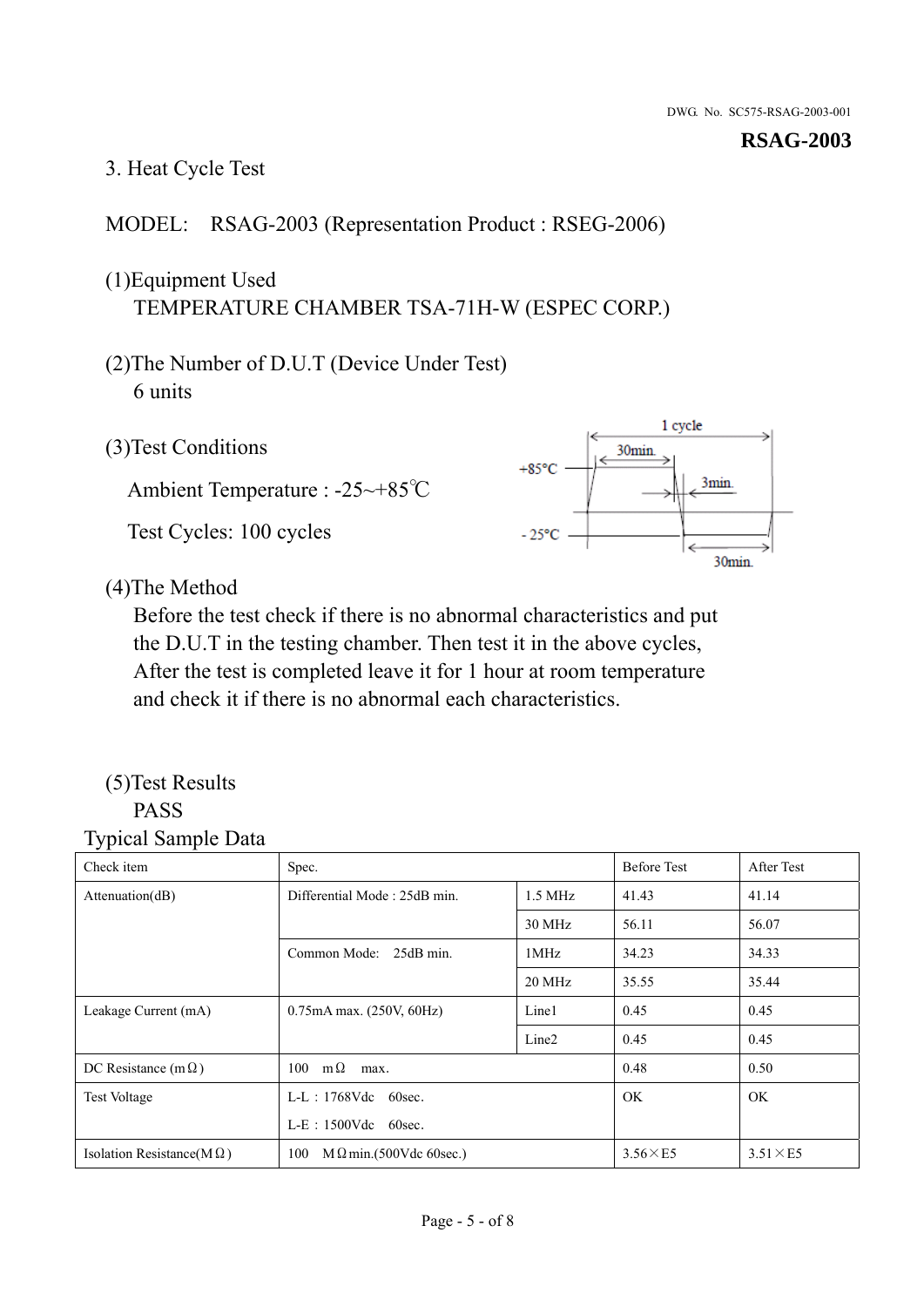#### 4. Humidity Test

#### MODEL: RSAG-2003 (Representation Product : RSEG-2006)

## (1)Equipment Used TEMP. & HUMID. CHAMBER PR-4KT (ESPEC CORP.)

- (2)The Number of D.U.T (Device Under Test) 6 units
- (3)Test Conditions

Ambient Temperature : +40℃

Test Times: 500 hours Ambient Humidity: 90~95%RH No Dewdrop

#### (4)The Method

Before the test check if there is no abnormal characteristics and put the D.U.T in the testing chamber. Then test it in the above conditions. After the test is completed leave it for 1 hour at room temperature and check it if there is no abnormal each characteristics.

## (5)Test Results

#### PASS

| Check item                        | Spec.                                     |                   | <b>Before Test</b> | After Test      |
|-----------------------------------|-------------------------------------------|-------------------|--------------------|-----------------|
| Attenuation(dB)                   | Differential Mode: 25dB min.<br>$1.5$ MHz |                   | 40.01              | 39.87           |
|                                   |                                           | 30MHz             | 56.57              | 56.34           |
|                                   | Common Mode: 25dB min.                    | 1MHz              | 31.93              | 31.94           |
|                                   |                                           | 20 MHz            | 35.37              | 35.38           |
| Leakage Current (mA)              | 0.75mA max. (250V, 60Hz)                  | Line1             | 0.47               | 0.47            |
|                                   |                                           | Line <sub>2</sub> | 0.47               | 0.47            |
| DC Resistance (m $\Omega$ )       | $100 \text{m}\,\Omega$<br>max.            |                   | 0.51               | 0.51            |
| <b>Test Voltage</b>               | $L-L$ : 1768Vdc 60sec.                    |                   | OK.                | OK.             |
|                                   | $L-E$ : 1500Vdc 60sec.                    |                   |                    |                 |
| Isolation Resistance(M $\Omega$ ) | $M \Omega$ min.(500Vdc 60sec.)<br>100     |                   | $1.96\times E5$    | $2.06\times E5$ |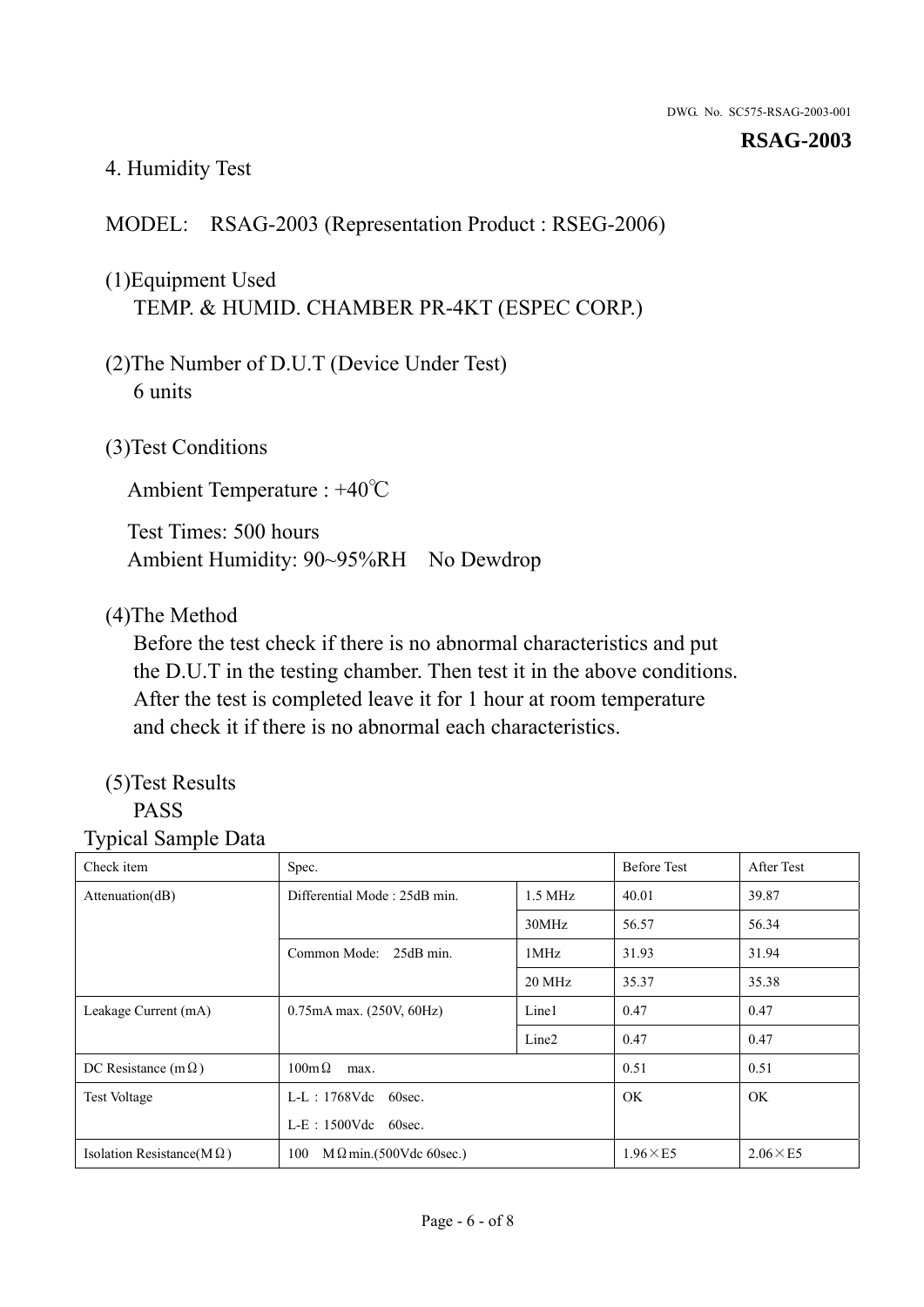#### 5. High Temperature Resistance Test

MODEL: RSAG-2003 (Representation Product : RSEG-2006)

## (1)Equipment Used TEMPERATURE CHAMBER PHH-300 (ESPEC CORP.)

- (2)The Number of D.U.T (Device Under Test) 6 units
- (3)Test Conditions

Ambient Temperature : +55℃

Test Times: 500 hours Operating: DC 6A

#### (4)The Method

Before the test check if there is no abnormal characteristics and put the D.U.T in the testing chamber. Then test it in the above conditions. After the test is completed leave it for 1 hour at room temperature and check it if there is no abnormal each characteristics.

## (5)Test Results

## PASS

| Check item                        | Spec.                                     |                   | <b>Before Test</b> | After Test      |
|-----------------------------------|-------------------------------------------|-------------------|--------------------|-----------------|
| Attenuation(dB)                   | Differential Mode: 25dB min.<br>$1.5$ MHz |                   | 40.34              | 40.00           |
|                                   |                                           | 30 MHz            | 58.03              | 57.82           |
|                                   | Common Mode: 25dB min.                    | 1MHz              | 33.98              | 34.03           |
|                                   |                                           | 20 MHz            | 35.37              | 35.13           |
| Leakage Current (mA)              | 0.75mA max. (250V, 60Hz)                  | Line1             | 0.48               | 0.48            |
|                                   |                                           | Line <sub>2</sub> | 0.47               | 0.47            |
| DC Resistance (m $\Omega$ )       | $100 \text{m}\,\Omega$<br>max.            |                   | 0.51               | 0.51            |
| <b>Test Voltage</b>               | $L-L$ : 1768Vdc 60sec.                    |                   | OK.                | OK.             |
|                                   | $L-E$ : 1500Vdc 60sec.                    |                   |                    |                 |
| Isolation Resistance(M $\Omega$ ) | $M \Omega$ min.(500Vdc 60sec.)<br>100     |                   | $2.30\times E5$    | $2.43\times E5$ |